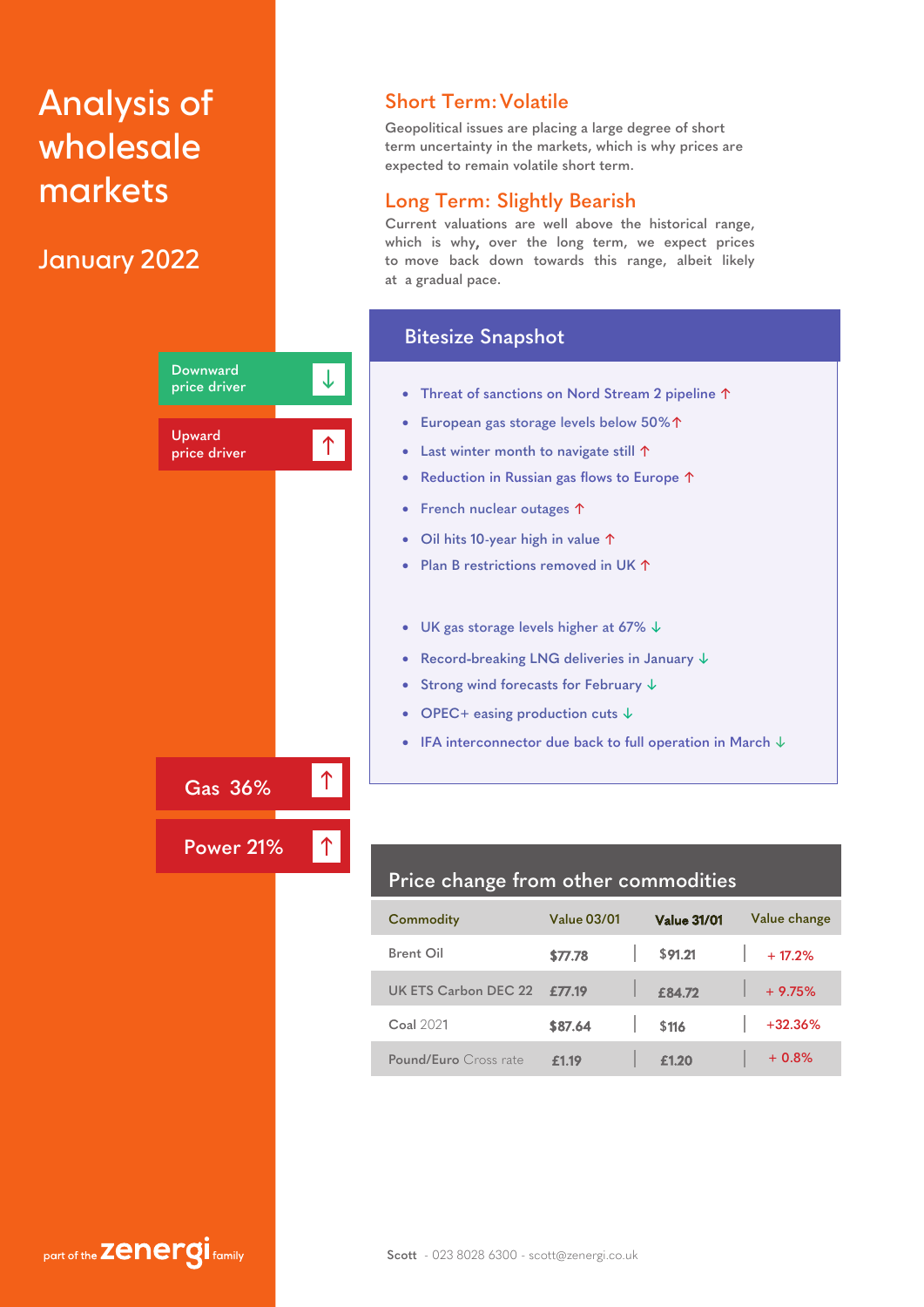**Monthly** Review and outlook of the wholesale markets for Gas and Power

# January 2022

# **Review of market movements over January**

**After starting the month of January at the bottom of the festive dip, prices since rebounded, and consolidated towards the end of the month, resulting in a 36% rise for gas and a 21% rise in power prices. There have been a few main key events driving prices over the month:** 

# **Key Drivers**

# **Geopolitical tensions over Ukraine and threat of Russian invasion.**

**All month, there has been continuous speculation that Russia is posed to invade Ukraine, with troops amassed at the borders. The markets have continued to price in this possible threat as tensions continued to grow. Russia has, however, always maintained it it not intending to invade, despite the military presence.** 

**It is not so much an invasion itself that the markets are fearful of, but the repercussions that could follow. The EU and U.S. have repeatedly stated sanctions would be applied against Russia, and one of the more likely would be regarding Nord Stream 2 and restricting or banning its use. This would create uncertainty over long term gas supply into Europe.** 

**The other threat is how Russia could retaliate to sanctions or even if its NATO demands are not met. Natural gas could be used as a 'political weapon' and we have already seen gas flows through the Mallnow pipeline flowing in reverse, away from central Europe for a number of weeks now.** 

**This topic has been a key driver all month and, with nothing settled, the uncertainty will continue into February, with a number of possible outcomes.** 

# **Record-breaking LNG arrivals into UK**

**Though prices did see large gains in January, one big factor keeping prices in check, is the glut of LNG cargo deliveries into the UK and Europe. In total, 34 deliveries were seen in the UK.**

**With EU and UK spot prices trading above Asian markets for a few months now due to the European energy crunch, an increasing amount of LNG has been redirected towards us, as opposed to other international hubs. Where Russia has to an extent created a premium market, others are moving in to capitalise.** 

**The markets are now trying to gauge if this level of deliveries can continue. If it can, it helps to reduce supply concerns. However in recent days, Asian spot prices have closed the gap on the premium European prices. If it was to exceed it once more like most of 2021, more LNG cargoes could start sailing Asian-bound once more.** 

# **A return to colder weather**

**The start and end of January were very mild, with temperatures well above average but, between these periods, we saw a sustained spell with temperatures at or below the seasonal averages. This lifted demand and, coupled with supply constrains and some outages, encouraged prices to move higher.** 

# **Oil hits 10-year highs**

**All wider energy commodities saw strong gains in January, but oil has drawn most of the spotlight, with a barrel of Brent now over \$90 for the first time in a decade. Conflicts and tensions in the Middle East, along with the developing situation in Ukraine have speculated oil prices higher. A more fundamental driver is the fact there are signs some OPEC+ nations are struggling to reach their production quotas, due to supply constraints. This places doubt as to just how much OPEC+ is holding back in reserve from the production cuts and if they will be able to meet future demand.** 

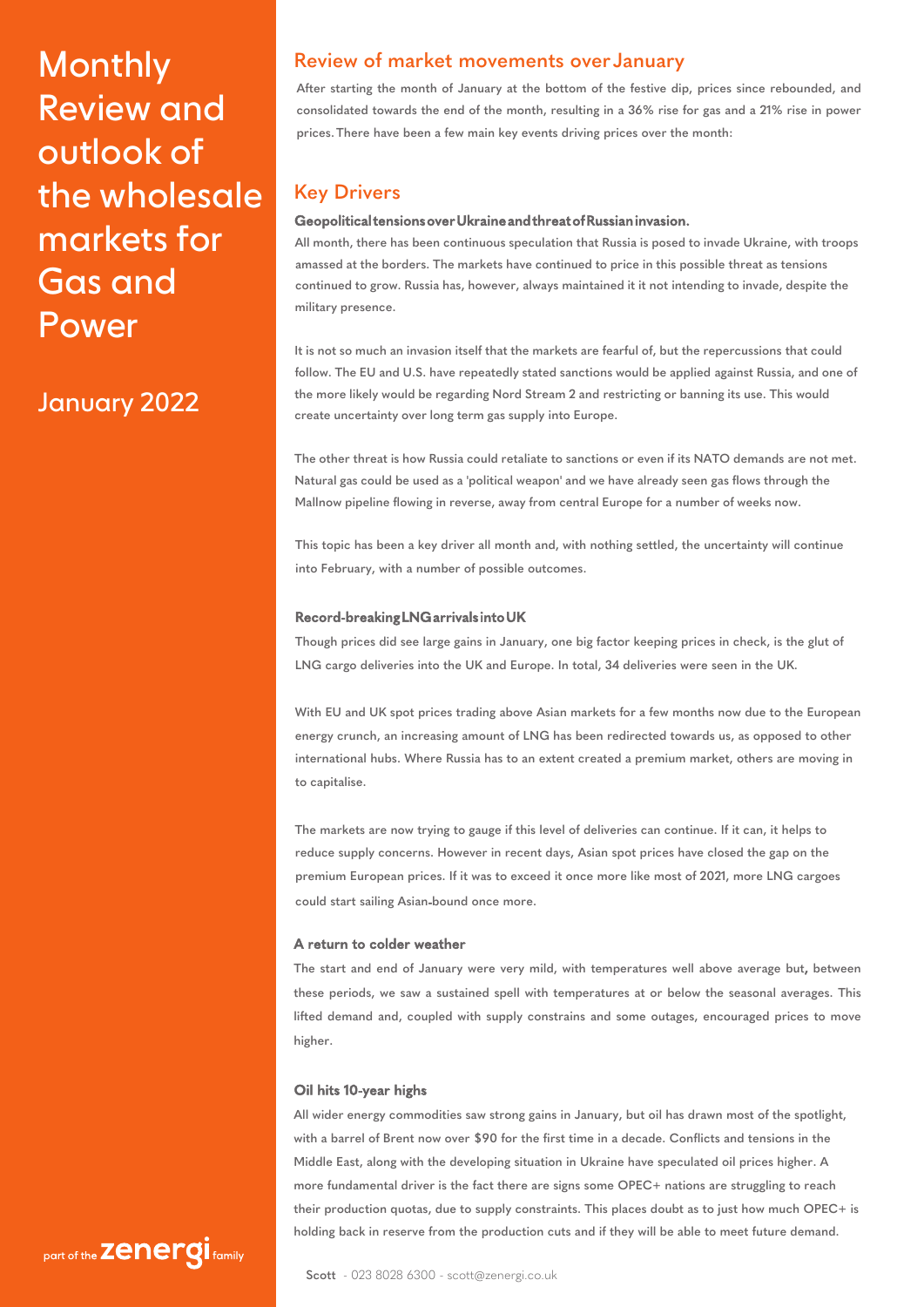# Long term Graphs

# **Graph 1: Wholesale gas prices 2013 to date**



# **Graph 2: Wholesale power prices 2013 to date**